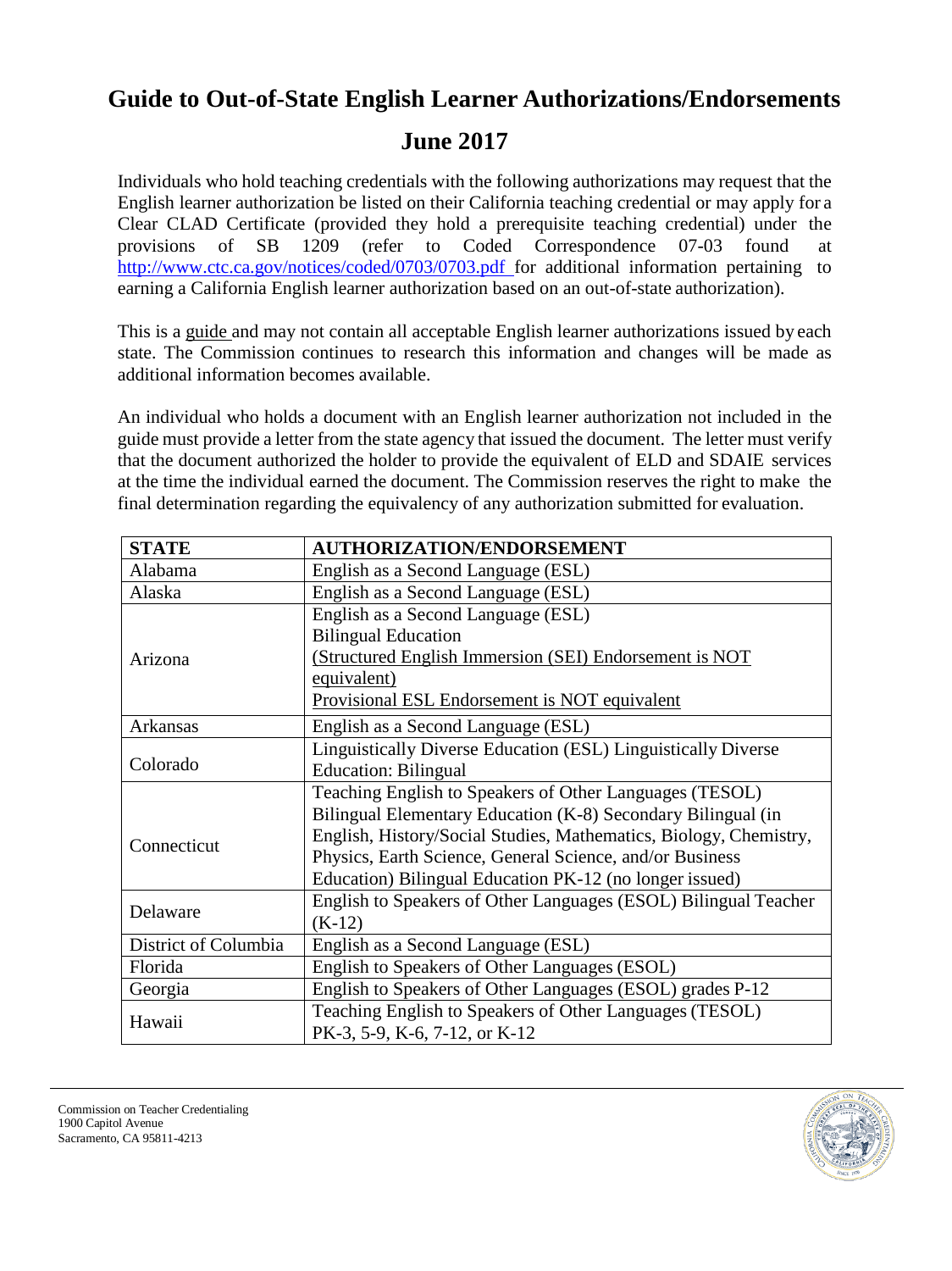| <b>STATE</b>   | <b>AUTHORIZATION/ENDORSEMENT</b>                                  |
|----------------|-------------------------------------------------------------------|
| Idaho          | English as a Second Language (ESL) grades K-12 or 6-12 English as |
|                | a New Language (ENL) grades K-12                                  |
|                | Bilingual Education grades K-12                                   |
| Illinois       | English as a Second Language (ESL) English as a New Language      |
|                | (ENL) Bilingual Education                                         |
| Indiana        | English as a Second Language English as a New Language            |
| Iowa           | English as a Second Language (ESL) K-12                           |
| Kansas         | English as a Second Language (ESL) English for Speakers of Other  |
|                | Languages (ESOL) K-6, 5-8, 6-12, or PK-12                         |
| Kentucky       | English as a Second Language (ESL) K-12 Restricted Base           |
|                | Certificate for ESL K-12                                          |
| Louisiana      | English as a Second Language (ESL)                                |
| Maine          | English as a Second Language (ESL) K-12                           |
| Maryland       | English for Speakers of Other Languages (ESOL) PK-12              |
|                | English as a Second Language (ESL) Pk-6, 5-12;                    |
| Massachusetts  | Structured English Immersion (SEI) Endorsement is NOT             |
|                | equivalent                                                        |
| Michigan       | English as a Second Language (ESL)                                |
| Minnesota      | English as a Second Language (ESL) K-12 Bilingual/Bicultural      |
|                | Education                                                         |
| Mississippi    | English as a Second Language (ESL)                                |
| Missouri       | English to Speakers of Other Languages (ESOL) K-12                |
| Montana        | English as a Second Language (ESL) K-12                           |
| Nebraska       | English as a Second Language (ESL)                                |
| Nevada         | Teach English as a Second Language (TESL)                         |
| New Hampshire  | English to Speakers of Other Languages (ESOL) K-12                |
| New Jersey     | English as a Second Language (ESL) K-12                           |
| New Mexico     | Teaching English to Speakers of Other Languages (TESOL)           |
|                | <b>Bilingual Education</b>                                        |
| New York       | English to Speakers of Other Languages (ESOL)                     |
| North Carolina | English as a Second Language (ESL) K-12                           |
| North Dakota   | English as a Second Language (ESL) Bilingual Education            |
| Ohio           | Teaching English to Speakers of Other Languages (TESOL)           |
| Oklahoma       | None                                                              |
| Oregon         | English for Speakers of Other Languages (ESOL) English for        |
|                | Speakers of Other Languages (ESOL)/Bilingual                      |
| Pennsylvania   | Program Specialist - English as a Second Language (ESL)           |
| Rhode Island   | English as a Second Language (ESL) Endorsement or Specialist      |
| South Carolina | English for Speakers of Other Languages (ESOL)                    |
| South Dakota   | English as a New Language (ENL) K-12                              |
| Tennessee      | English as a Second Language (ESL) PK-12                          |